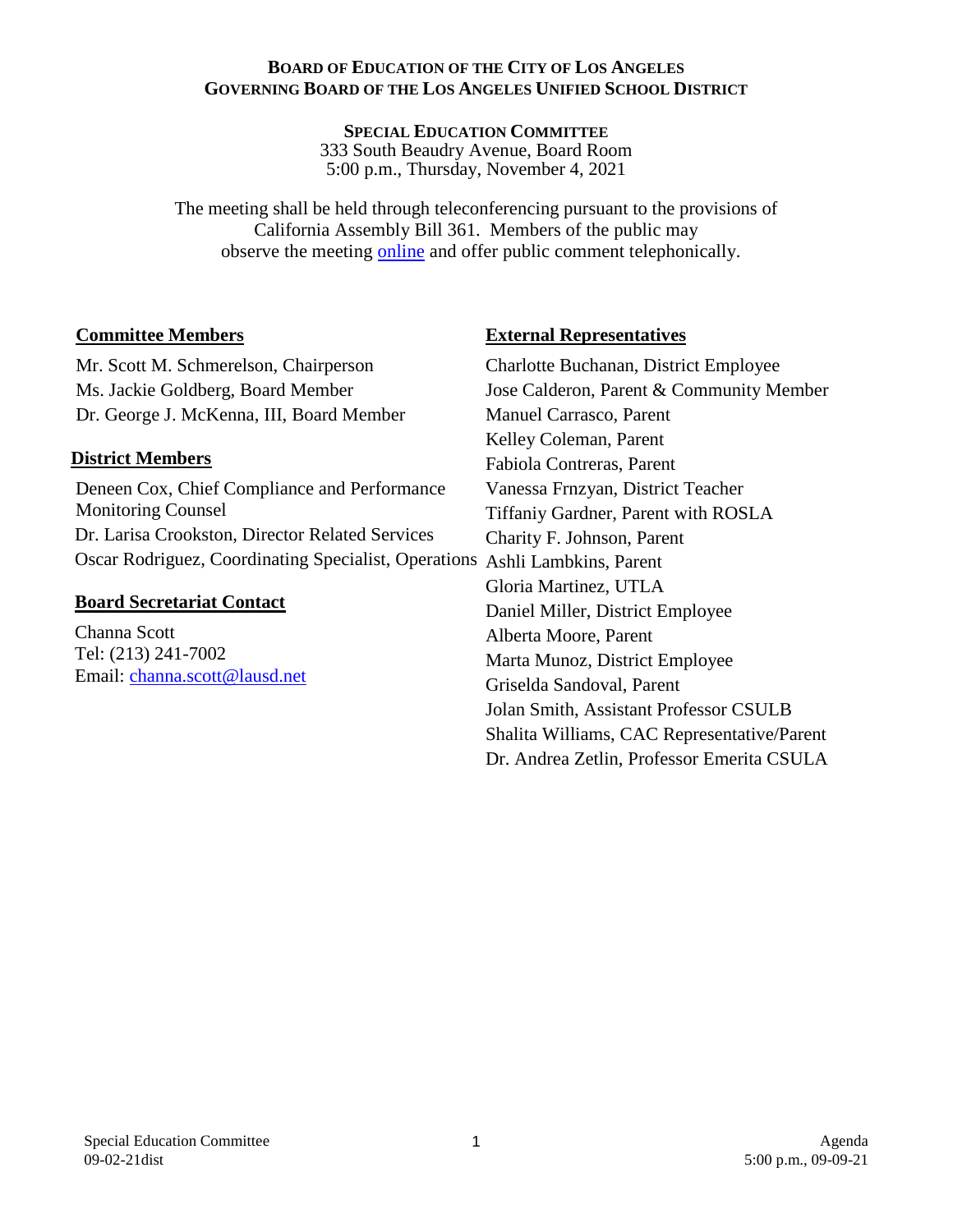# Method for Providing Public Comment and Accessing the Meeting

The Board of Education is committed to ensuring the health and safety of the community. As a precaution to help prevent the spread of COVID-19, there will be no speakers or visitors allowed into the Board Room. Only a limited number of staff along with Board Members who choose to attend in person, are allowed to be in the Board Room. Members of the public may access the meeting [online](http://lausd.granicus.com/player/camera/4?publish_id=18&redirect=true) [\(http://lausd.granicus.com/player/camera/4?publish\\_id=18&redirect=true\)](http://lausd.granicus.com/player/camera/4?publish_id=18&redirect=true).

The Board of Education encourages public comment on the items on this agenda, and all other items related to the District. Individuals wishing to address the Board must register to speak using the Speaker Sign Up website: [https://boardmeeting.lausd.net/speakers.](https://boardmeeting.lausd.net/speakers) Registration will open 24 hours before the meeting. Up to 15 speakers may sign up for general Public Comment.

You may register online to provide comments and call in during the meeting but please consider using our alternative methods. Commenters can email all Board Members at [boardmembers@lausd.net,](mailto:boardmembers@lausd.net) or use the US Mail at 333 S. Beaudry Ave., Los Angeles, CA 90017, or leave a voicemail message at (213) 443- 4472, or fax (213) 241-8953. Communications received by 5 p.m. the day before the meeting will be distributed to all Board Members.

Speakers who have registered on the Speaker Sign Up website for this meeting will need to follow these instructions:

- 1. Call 1-669-900-6833 and enter Meeting ID **895 6608 3718** at the beginning of the meeting.
- 2. Press #, and then # again when prompted for the Participant ID.
- 3. Remain on hold until it is your turn to speak. You can watch the meeting on the live video stream [\(http://lausd.granicus.com/MediaPlayer.php?publish\\_id=18\)](http://lausd.granicus.com/MediaPlayer.php?publish_id=18) until your item comes before the Board.
- 4. Callers will be identified based on their phone number. You will need to call in from the same phone number entered on the Speaker Sign Up website. Callers will need to have their phone number ID displayed and may need to adjust their phone settings.
- 5. Callers will know to speak when receiving the signal that their phone has been removed from hold and/or unmuted. Callers will then press \*6 (Star 6) and be brought into the meeting.

Speakers will have three (3) minutes to provide comments. Please contact the Board Secretariat at 213- 241-7002 if you have any questions.

# **AGENDA**

Welcome and Introductions................................................................................ Mr. Scott M. Schmerelson Chairperson

1. Comprehensive Coordinated Early Intervening Services (CCEIS) ...... Division of Special Education Mr. Anthony Aguilar, Chief of Special Education, Equity & Access Dr. Maribel Luna, Senior Director, Special Education Division Ms. Brenda Regalado, Coordinator, CCEIS Ms. Dolores Kovalesky, Coordinator, CCEIS